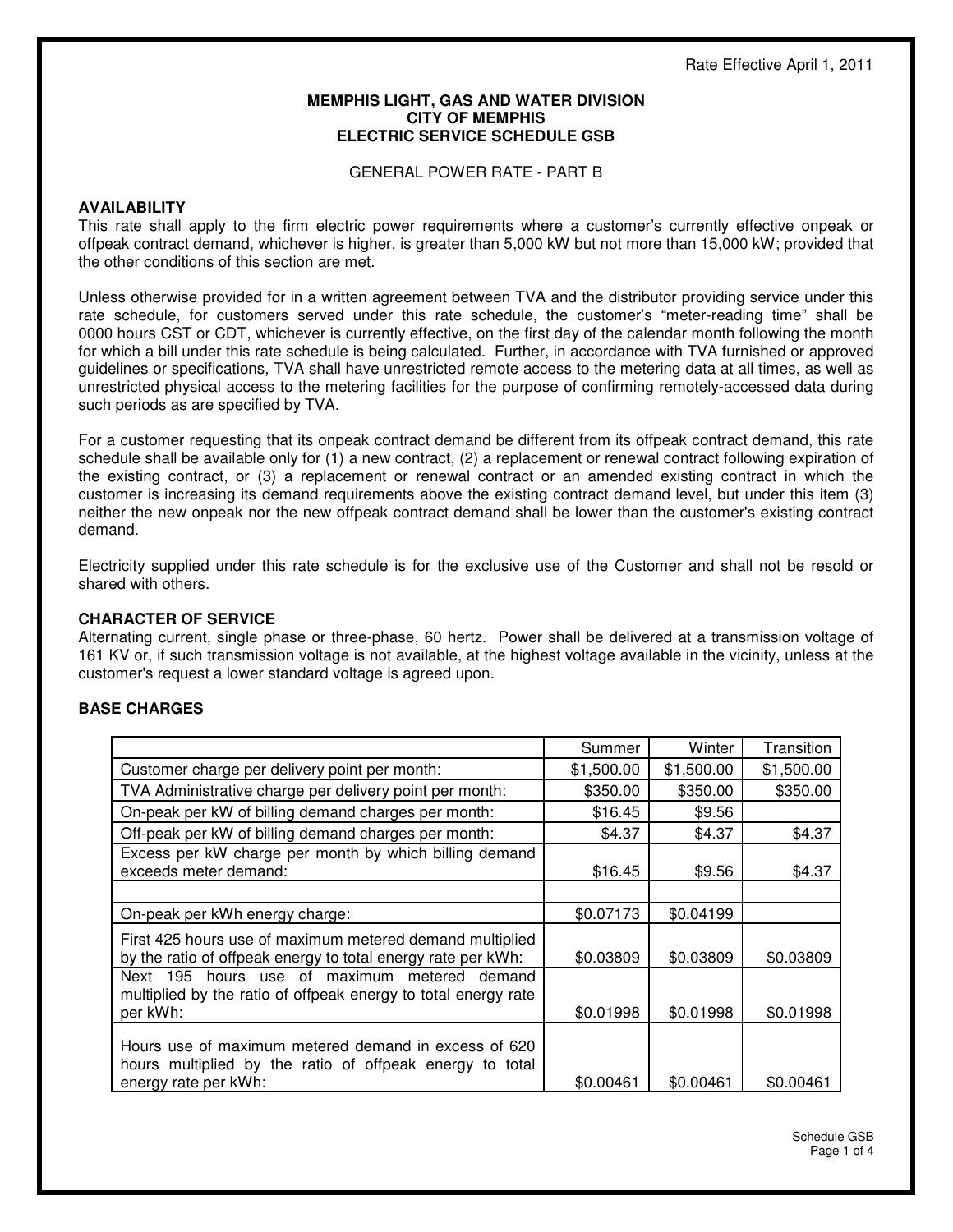#### **TENNESSEE VALLEY AUTHORITY FUEL COST AND PURCHASED POWER ADJUSTMENT RIDER**

The above rates are subject to adjustment under the provisions of the Tennessee Valley Authority Fuel Cost and Purchased Power Adjustment Rider.

## **ADJUSTMENT**

The base demand and energy charges shall be increased or decreased in accordance with the current Adjustment Addendum published by TVA. (In addition, such charges shall be increased or decreased to correspond to increases or decreases determined by TVA in the value of the hydro generation benefit allocated to residential customers.)

## **DETERMINATION OF SEASONAL PERIODS**

Summer Period shall mean the June, July, August, and September billing months. Winter Period shall mean the December, January, February, and March billing months. Transition Period shall mean the April, May, October, and November billing months.

## **DETERMINATION OF ONPEAK AND OFFPEAK HOURS**

Except for Saturdays and Sundays and the weekdays that are observed as Federal holidays for New Year's Day, Memorial Day, Independence Day, Labor Day, Thanksgiving Day, and Christmas Day, onpeak hours for each day shall be from 1 p.m. to 7 p.m. during the Summer Period and from 4 a.m. to 10 a.m. during the Winter Period. For the Summer Period and the Winter Period, all other hours of each day that are not otherwise defined as onpeak hours and all hours of such excepted days shall be offpeak hours. For the Transition Period, all hours shall be offpeak hours. Such times shall be Central Standard Time or Central Daylight Time, whichever is then in effect. Said onpeak and offpeak hours are subject to change by TVA. In the event TVA determines that such changed onpeak and offpeak hours are appropriate, it shall so notify Division at least 12 months prior to the effective date of such changed hours, and Division shall promptly notify customer.

## **DETERMINATION OF ONPEAK AND OFFPEAK DEMANDS, MAXIMUM METERED DEMAND, AND ENERGY AMOUNTS**

The onpeak and offpeak kWh for any month shall be the energy amounts taken during the respective hours of the month designated under this rate schedule as onpeak and offpeak hours; provided, however, that notwithstanding the metered energy amount, the offpeak energy for any month shall in no case be less than the product of (1) the offpeak billing demand as calculated in the last sentence of the paragraph below and (2) 110 hours (reflecting a 15 percent load factor applied to the average number of hours in a month).

Distributor shall meter the onpeak and offpeak demands in kW of all customers taking service under this rate schedule. The onpeak metered demand and offpeak metered demand for any month shall be determined separately for the respective hours of the month designated under this rate schedule as onpeak and offpeak hours and in each case shall be the highest average during any 30-consecutive-minute period beginning or ending on a clock hour of the month of the load metered in kW, and, except as provided below in this section, such amounts shall be used as the onpeak and offpeak billing demands. The maximum metered demand for any month shall be the higher of (1) the highest onpeak metered demand in the month or (2) the highest offpeak metered demand in the month. The onpeak billing demand shall in no case be less than the sum of (1) 30 percent of the first 5,000 kW and (2) 40 percent of any kW in excess of 5,000 kW of the higher of the currently effective onpeak contract demand or the highest onpeak billing demand established during the preceding 12 months. The offpeak billing demand shall in no case be less than the sum of (1) 30 percent of the first 5,000 kW and (2) 40 percent of any kW in excess of 5,000 kW of the higher of the currently effective offpeak contract demand or the highest offpeak billing demand established during the preceding 12 months.

# **FACILITIES RENTAL CHARGE**

There shall be no facilities rental charge under this rate schedule for delivery at bulk transmission voltage levels of 161 kV or higher.

For delivery at less than 161 kV, there shall be added to the customer's bill a facilities rental charge. This charge shall be \$.38 per kW per month except for delivery at voltages below 46 kV, in which case the charge shall be \$.97 per kW per month for the first 10,000 kW and \$.76 per kW per month for the excess over 10,000 kW. Such charge shall be applied to the highest of (1) the highest onpeak or offpeak billing demand established during the latest 12 consecutive-month period, (2) the customer's currently effective onpeak contract demand, or (3) the customer's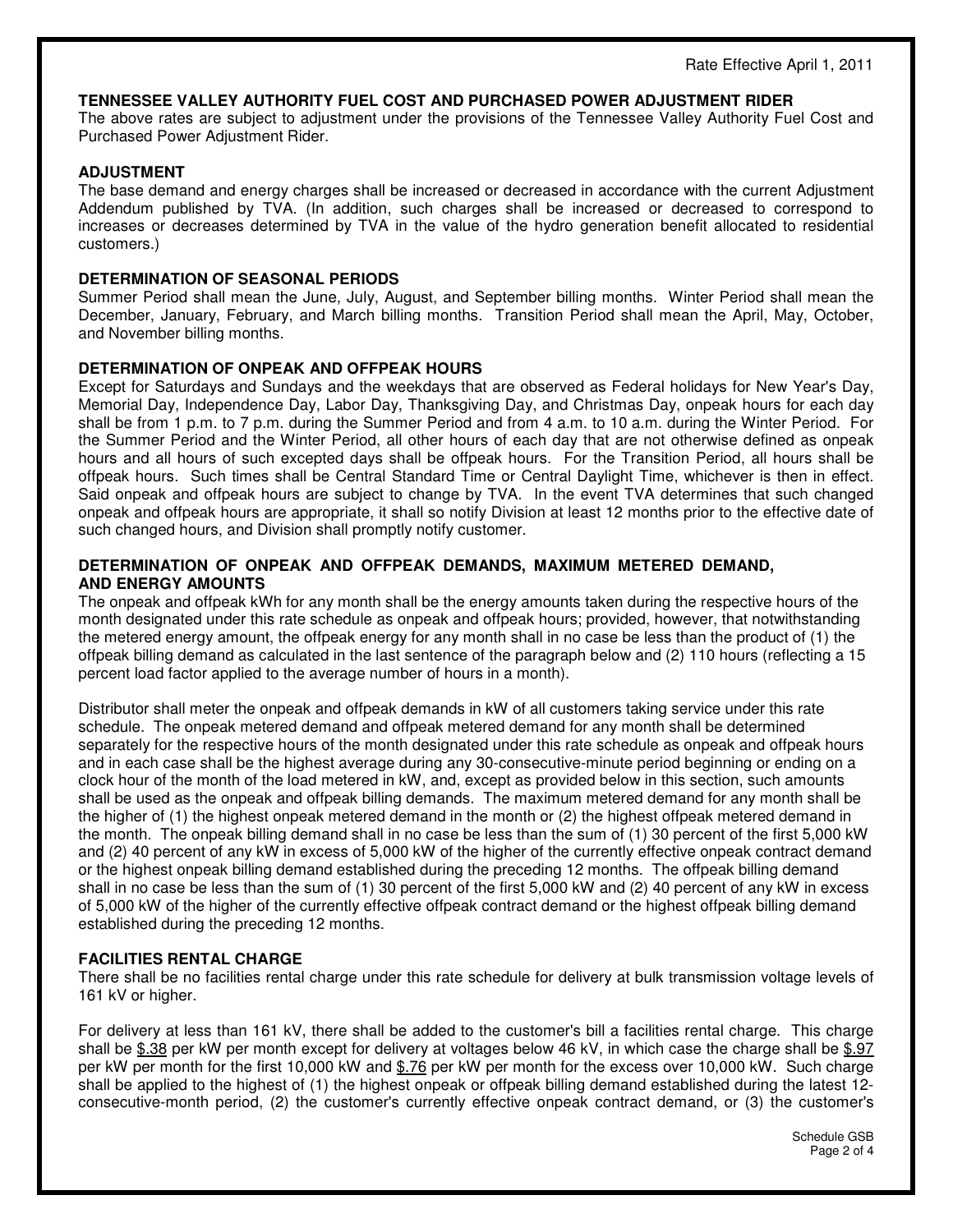currently effective offpeak contract demand and shall be in addition to all other charges under this rate schedule, including minimum bill charges.

# **REACTIVE DEMAND CHARGES**

If the reactive demand (in kVAR) is lagging during the 30-consecutive-minute period beginning or ending on a clock hour of the month in which the customer's highest metered demand occurs, there shall be added to the customer's bill a reactive charge of \$1.45 per kVAR of the amount, if any, by which the reactive demand exceeds 33 percent of such metered demand. If the reactive demand (in kVAR) is leading during the 30 consecutive minute period beginning or ending on a clock hour of the month in which the customer's lowest metered demand (excluding any metered demands which are less than 25 percent of the highest metered demand) occurs, there shall be added to the customer's bill a reactive charge of \$1.14 per kVAR of the amount of reactive demand. Such charges shall be in addition to all other charges under this rate schedule, including minimum bill charges.

## **MINIMUM MONTHLY BILL**

The monthly bill under this rate schedule, excluding any facilities rental charges and any reactive charges, shall not be less than the sum of (1) the base customer charge, (2) the portion of the base demand charge, as adjusted, (but excluding the additional portion thereof applicable to excess of billing demand over contract demand) applicable to onpeak billing demand applied to the customer's onpeak billing demand, (3) the portion of the base demand charge, as adjusted, (but excluding the additional portion thereof applicable to excess of billing demand over contract demand) applicable to any excess of offpeak over onpeak billing demand applied to the amount, if any, by which the customer's offpeak billing demand exceeds its onpeak billing demand, (4) the base onpeak energy charge, as adjusted, applied to the customer's onpeak energy takings, and (5) the base offpeak energy charge, as adjusted, applied to the higher of customer's actual offpeak energy takings or the minimum offpeak energy takings amount provided for in the first paragraph of the section of this rate schedule entitled "Determination of Onpeak and Offpeak Demands, Maximum Metered Demand, and Energy Amounts".

Division may require minimum bills higher than those stated above.

#### **CONTRACT REQUIREMENT**

Division shall require contracts for all service provided under this rate schedule. The contract shall be for an initial term of at least 5 years and any renewals or extensions of the initial contract shall be for a term of at least 5 years; after 10 years of service, any such contract for the renewal or extension of service may provide for termination upon not less than 16 months' notice. The customer shall contract for its maximum requirements, which shall not exceed the amount of power capable of being used by customer, and Division shall not be obligated to supply power in greater amount at any time than the customer's currently effective onpeak or offpeak contract demand. If the customer uses any power other than that supplied by Division under this rate schedule, the contract may include other special provisions. The rate schedule in any power contract shall be subject to adjustment, modification, change, or replacement from time to time as provided under the power contract between Division and TVA.

#### **PAYMENT**

Above rates and charges are net. In the event that any bill is not paid on or before the delinquent date shown on bill, there shall be added to the bill an amount equal to 5 percent on the first \$250.00 of the bill plus one percent on any portion of the bill exceeding \$250.00; to any amount remaining unpaid 30 days after the delinquent date of the bill, there shall be added a penalty of one percent, and an additional one percent shall be added at the end of each successive 30-day period until the amount is paid in full.